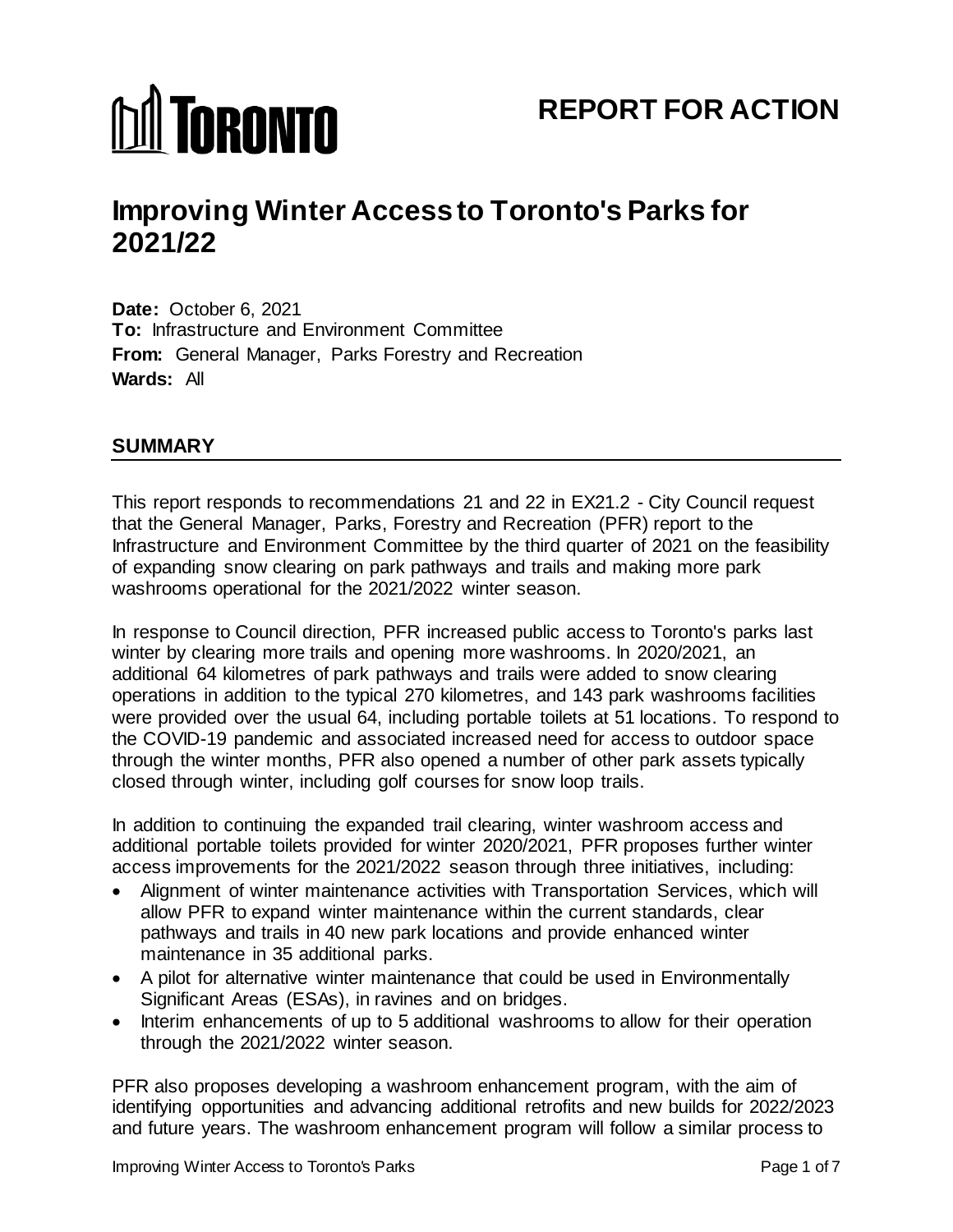other capital enhancement programs, with construction following required technical assessments, planning and design for the specific project.

To continue, incremental costs and resources will be required on an ongoing basis based on preliminary estimates. PFR will prepare new and enhanced service proposals, including the washroom enhancement program, through its 2022 Budget submission.

# **RECOMMENDATIONS**

The General Manager, Parks, Forestry and Recreation recommends that:

1. City Council request the General Manager, Parks, Forestry and Recreation to include a submission for Council's consideration in the 2022 Budget process for budget funding to support expanded winter maintenance and winter washroom access as implemented in 2020/2021, implement the pilot for alternative winter maintenance impacting Environmentally Significant Areas (ESAs), ravines and bridges, and develop a new winter washroom enhancement program.

2. City Council request the General Manager, Parks, Forestry and Recreation to implement the pilot for alternative winter maintenance impacting Environmentally Significant Areas (ESAs), ravines and bridges for the 2021/2022 winter season, subject to availability of funding through the 2022 Budget process.

#### **FINANCIAL IMPACT**

The existing 2021-2030 Council approved Capital Budget and Plan for Parks, Forestry and Recreation includes a total investment of \$11.009 million for the state of good repair rehabilitation of washroom buildings over the ten-year period under the Capital Asset Management Program (CAMP) for Outdoor Recreation Centres (ORC). For 2021, \$0.300 million is included in the CAMP ORC project for the upgrading of existing services and providing heating sources to allow for winter operation of up to five (5) additional washroom facilities. In addition, the 2021 Council approved Capital Budget includes \$3.361 million for the completion of three washroom facilities in 2021: \$2.557 million for the Allan Gardens Washroom Building Construction, \$0.629 million for the new Leslie Street Spit (Tommy Thompson Park) washroom facility, and \$0.175 million for upgrades to the High Park Washroom/Chess Clubhouse Building.

Through the 2022 Capital Budget submission, a service improvement initiative will be requested for consideration to develop a washroom enhancement program. It is anticipated that the Section 37 benefits and Section 42 Above 5 percent Cash-in-lieu funds will be used to develop the program, resulting in zero debt impact to the City.

Expanded snow maintenance to improve public access and additional park washroom maintenance, which are currently provided during 2020/2021, are being funded by onetime underspending as a result of COVID this year. There is no funding in the budget for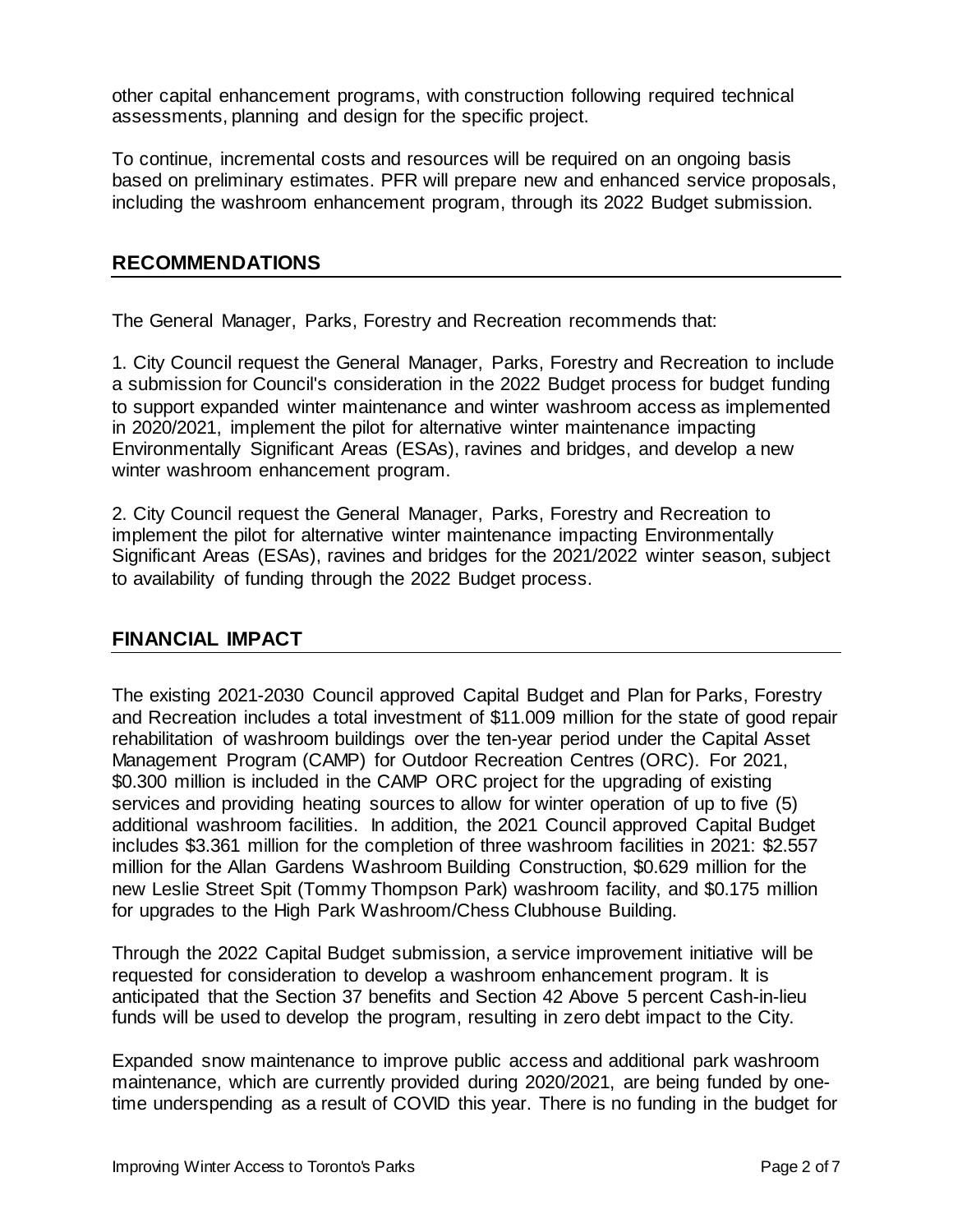PFR to continue expanded trail clearing, winter washroom access, and additional portable toilets as provided for winter 2021/2022.

PFR staff will finalize anticipated 2022 costs for submission as new and enhanced service proposals as part of the 2022 Budget process, enabling consideration along with other City service priorities.

The Chief Financial Officer and Treasurer has been advised of the financial impacts arising from the report to be considered along with other priorities in future budget processes.

# **DECISION HISTORY**

At its February 18, 2021 meeting, City Council adopted item EX21.2, with the following requests of the General Manager, Parks, Forestry and Recreation:

- to report to the Infrastructure and Environment Committee by the third quarter of 2021 with an update on: the review of existing paved pathways and trails currently not maintained during the winter to determine if current infrastructure is suitable for snow removal; any alternate maintenance options for winter maintenance in Environmental Sensitive Areas, ravines and bridges, including environmentally friendly de-icers and equipment options to be piloted; and the feasibility of expanding snow clearing on park pathways in parks and trails for the 2021/2022 winter season;
- to report to the Infrastructure and Environment Committee by the third quarter of 2021 on the feasibility of making more park washrooms operational for the 2021/2022 winter season;
- to work with local Councillors interested in advancing the use of Section 37 and Section 42 Above 5 percent Cash-in-lieu funds to winterize washrooms where feasible, and to report back to the Budget Committee, as appropriate, to amend the Parks, Forestry and Recreation 2021-2030 Capital Budget and Plan and allocate the required funds from these funding sources for the purpose of winterizing washrooms; and
- to report to the Infrastructure and Environment Committee upon completion of the condition assessment of Outdoor Recreation Facilities on options to make more park washrooms operational for the upcoming winter season, and on options to ensure new park washrooms are winterized going forward.

<http://app.toronto.ca/tmmis/viewAgendaItemHistory.do?item=2021.EX21.2>

At its November 25 and 26, 2020 meeting, City Council amended item CC26.9, "Update on Park Washrooms for Winter 2020/2021" to request the General Manager, Parks, Forestry and Recreation to develop a strategy to winterize more parks washrooms as part of the State of Good Repair and Capital Plan, and ensure that new parks facilities being developed be considered for winterized washrooms.

<http://app.toronto.ca/tmmis/viewAgendaItemHistory.do?item=2020.CC26.9>

At its October 27, 2020 meeting, City Council adopted item HL22.1, directing the General Manager, Parks, Forestry, and Recreation to: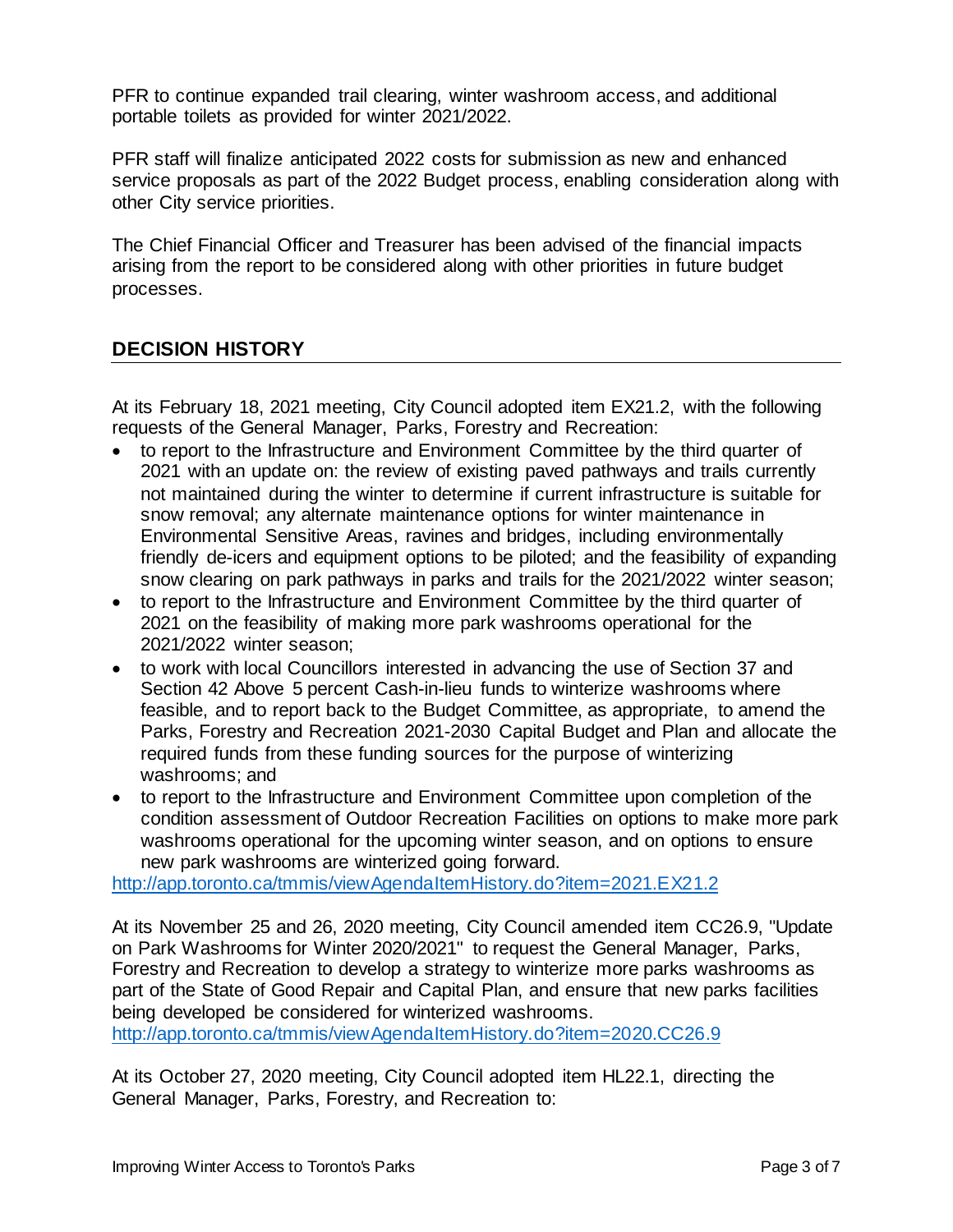- report to the November 25 and 26, 2020 meeting of City Council on the impacts of, and options for, keeping more public washrooms open and fully accessible including clearing pathways of snow and ice in our parks through the upcoming winter; and
- evaluate the potential to retrofit all public washrooms to ensure they can withstand winter temperatures and remain open year-round.

<http://app.toronto.ca/tmmis/viewAgendaItemHistory.do?item=2020.HL22.1>

# **COMMENTS**

#### **1. Park Pathways and Trails**

There are approximately 690 kilometres of pathways, trails and park roads in the City's parks, comprised of surface materials that include asphalt, concrete, permeable pavers, limestone screening and other natural materials. Snow clearing operations in parks typically includes snow removal at parking lots at more than 250 PFR locations including parks, community centres and arenas, as well as on approximately 270 kilometres of park pathways, trails and park roads. Work is performed by staff that are also responsible for ongoing litter and general park maintenance. Snow cannot be cleared from all park pathways for the following reasons:

- Unpaved or natural trails cannot be cleared of snow as the surface is not conducive to clearing.
- Pathways in environmentally significant areas (ESAs), along watercourses and in ravines cannot be salted.
- Some park pathways cannot sustain snow removal equipment due to width, slope and surface material.

In 2020/2021, an additional 64 kilometres of park pathways and trails (including 22 km of hydro corridor maintained in partnership with Transportation Services) were added to snow operations as well as 56,000 square meters of parking lots. Locations were selected to increase access in high use destination and district parks with multiple assets available for winter use, such as outdoor rinks and washrooms. Snow clearing was also added for locations with expanded washrooms. Funding will be requested in Parks, Forestry and Recreation's 2022 Operating Budget submission to continue expanded snow maintenance.

#### **Aligning Winter Maintenance Activities with Transportation Services**

Currently PFR clears approximately 62 km of sidewalks adjacent to Parks. Transportation Services will assume this work for the 2021/2022 season and beyond, enabling PFR to clear snow on paths at an additional 40 parks and provide winter maintenance enhancements to 35 additional park locations. PFR will continue to work with Transportation Services to identify additional hydro corridors, trails and pathways to further enhance winter access for these locations.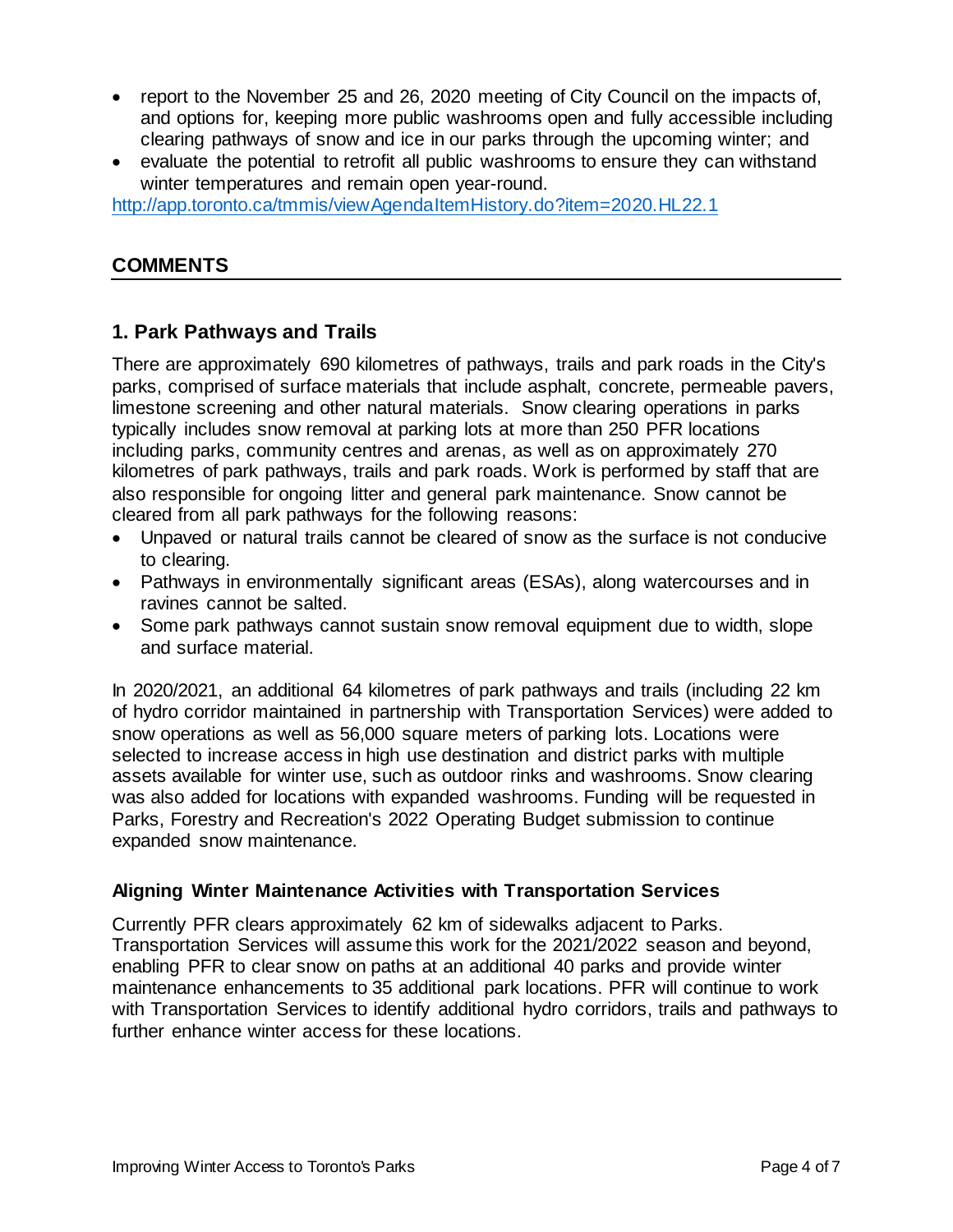#### **Pilot Project to determine an Alternative Winter Maintenance option that could be used in Environmentally Significant Areas, Ravines and on Bridges**

Pathways in ESAs cannot be salted. Following consultation with Transportation Services, the TRCA, and Risk Management, PFR will implement a pilot project in two locations (one each in Etobicoke York District and North York District) for winter 2021/2022 that will evaluate an alternative winter maintenance option that could then be used in ESAs, ravines and bridges. The two pilot locations comprise approximately nine kilometres of trails and bridges and will test the use of an organic and non-corrosive natural traction aid, compatible for use in ESAs.

If successful, the results of this pilot will inform expansion of winter maintenance to areas with ESAs, ravines and bridges that will be captured in future year operating budget requests.

## **2. Park Washrooms**

PFR maintains 187 stand-alone washrooms in its parks. Most of these washrooms were planned to be seasonal and were not built for winter use. Generally, seasonal park washrooms lack insulated plumbing and sufficient electrical or fuel source for heating the building. These washrooms must be closed before temperatures drop below zero, resulting in damage to the pipes from freezing and bursting.

In response to council direction, last winter PFR worked to increase public access to 143 park washrooms over the usual number of 64. In addition to the 17 winterized stand-alone washrooms and washrooms at 47 outdoor artificial ice rinks (AIRs) typically open throughout the winter months, a further 28 stand-alone washrooms were opened for winter 2020/2021. Portable toilets were provided at 51 locations to augment washroom availability.

#### **2021/2022 Park Washroom Improvements**

Staff assessed the opportunity for completing improvements to additional park washroom locations to support the 2021-2022 winter season within the existing approved budget and considered:

- The availability of suitable infrastructure to allow for the timely winterization to advance for the coming season without significant investment;
- Park winter use level and presence of complementary amenities or activities (e.g. toboggan hill);
- Distance from other public washroom options (e.g. arenas, community centres);
- Winter maintenance of neighbouring pathways and trails; and
- Geographic distribution.

PFR proposes completing improvements to up to 5 washrooms to allow for their winter operation.

Where required, improvements will include:

• Installation of heat source suitable for winter operations;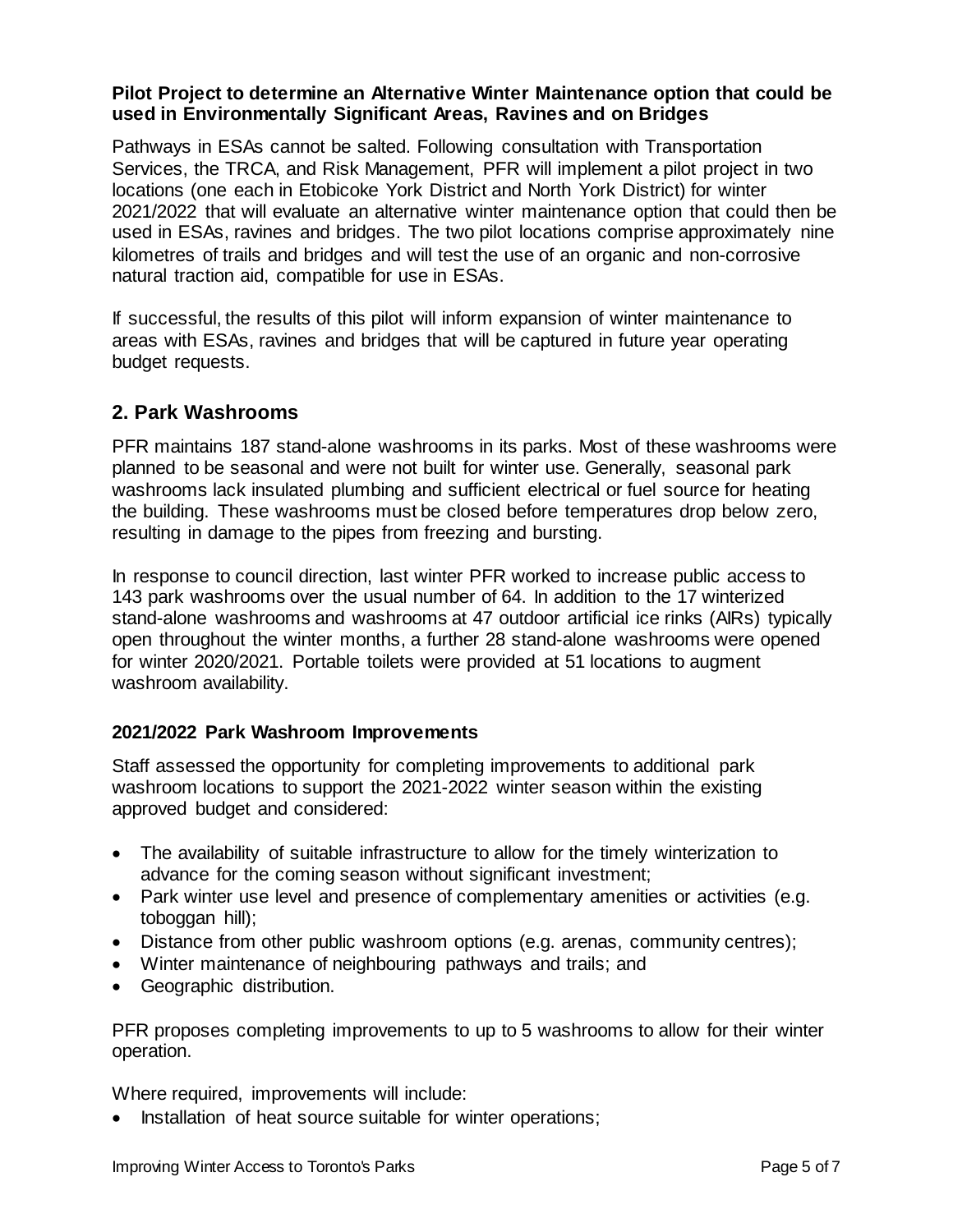- Minor upgrades to infrastructure (e.g. electrical panels);
- Minor insulation improvements; and
- Frost proofing of water services.

The washroom improvements, estimated to cost up to \$0.300 million in 2021, will be funded through the 2021-2030 Council Approved Capital Budget and Plan for Parks, Forestry and Recreation. Funding will be requested in Parks, Forestry and Recreation Division's 2022 Operating Budget submission to operate the additional 33 stand-alone washrooms and portable toilets annually as well as standardizing the season for the remaining stand-alone washrooms.

#### **Washroom Enhancement Program 2022**

While some interim improvements have been successful in allowing PFR to increase public access to washrooms over the past and upcoming winter season, a long-term solution to winter washroom access is required.

In addition to the improvements proposed for this coming winter, PFR will request new capital funding through the 2022-2031 Capital Budget and Plan submission to develop a washroom enhancement program. A washroom enhancement program will ensure that future investments deliver permanent improvements beginning in 2022 and planning for additional capital improvements in 2023 – 2024 and beyond. The work will also:

- Address best practices and lessons learned in other cold-climate cities, including potential off-the-shelf winterization improvements used elsewhere;
- Outline criteria to identify and prioritize locations for permanent winterizations, including condition, existing services, current use level, adjacent amenities, location and equity; and
- Identify funding and staff resource implications for broader implementation of the program.

The washroom enhancement program will follow a similar process to other capital enhancement programs, with construction following required technical assessments, planning and design for the specific project.

#### **CONTACT**

Donna Kovachis, Interim Director, Parks Telephone: 416-392-7911 E-mail: [Donna.Kovachis@toronto.ca](mailto:Donna.Kovachis@toronto.ca)

Ann-Marie Nasr, Director, Parks Development and Capital Projects Telephone: 416-395-7899 E-mail: [Ann-Marie.Nasr@toronto.ca](mailto:Ann-Marie.Nasr@toronto.ca)